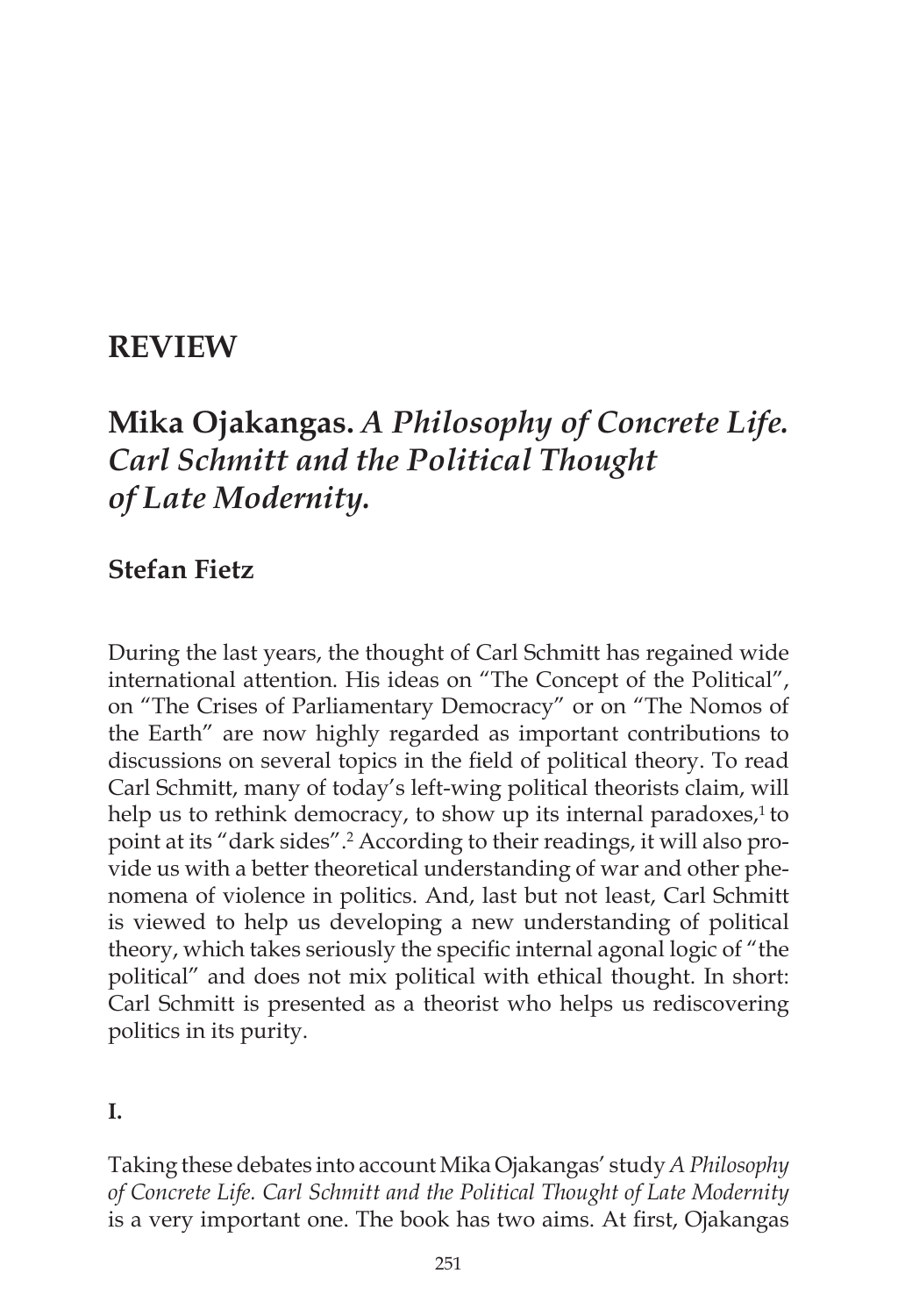#### **STEFAN FIETZ**

offers a very rich and informative introduction into Carl Schmitt's thought as a whole. All of Carl Schmitt's central texts and concepts are precisely interpreted. His thought is not so much presented in a chronological, but more in a systematic way. Thus Ojakangas tries to show, that Schmitt's work is tied together by one single question: what are the concrete preconditions of order? This is the first and maybe the central thesis of the book: Ojakangas claims, that Carl Schmitt is a highly systematic and philosophical author. He thus contradicts other interpretations of Schmitt's work, which emphasise the unsystematic character of his thought.3

Ojakangas' second aim is not so obvious at the first sight. But I think, with his specific interpretation, he also aims at contradicting some assumptions, which have been put forward in the current discussions of Schmitt's work.

In what follows, I first want to reconstruct Ojakangas' central ideas (II.). Due to limited space I can only present the central lines of Ojakangas' argumentation. Then, I want to present shortly some conclusions, what Ojakangas' interpretation would mean for the current debate of Schmitt's thought (III.).

### **II.**

Starting to read the book, one immediately gets the impression, that Ojakangas wants to read Schmitt like many of his current commentators. Ojakangas starts with some very short critical comments on the liberal theory of John Rawls and, as another type of current political thought, on Communitarianism, accusing them both for having forgotten "the concrete essence of politics" (p. 10). For Ojakangas, Carl Schmitt is the "most promising" (p. 10) author for developing a political theory, which takes "the political" seriously and thus turns away from ethical theories of politics formulated by liberals and communitarians as well. There are other hints in this book, which seems to indicate that Ojakangas wants to read Schmitt as a contributor to current discussion on developing a "political political theory". Ojakangas wants "to actualise" (p. 11) Schmitt's thought. Out of this reason, he puts him in a context with authors like Hannah Arendt, Michel Foucault, Ulrich Beck and Gilles Deleuze, who are in favour of pluralism (Beck), who are suspicious concerning modern ethics and an ethical political theory (Foucault and Deleuze) and who are searching for a genuine concept of the political (Hannah Arendt).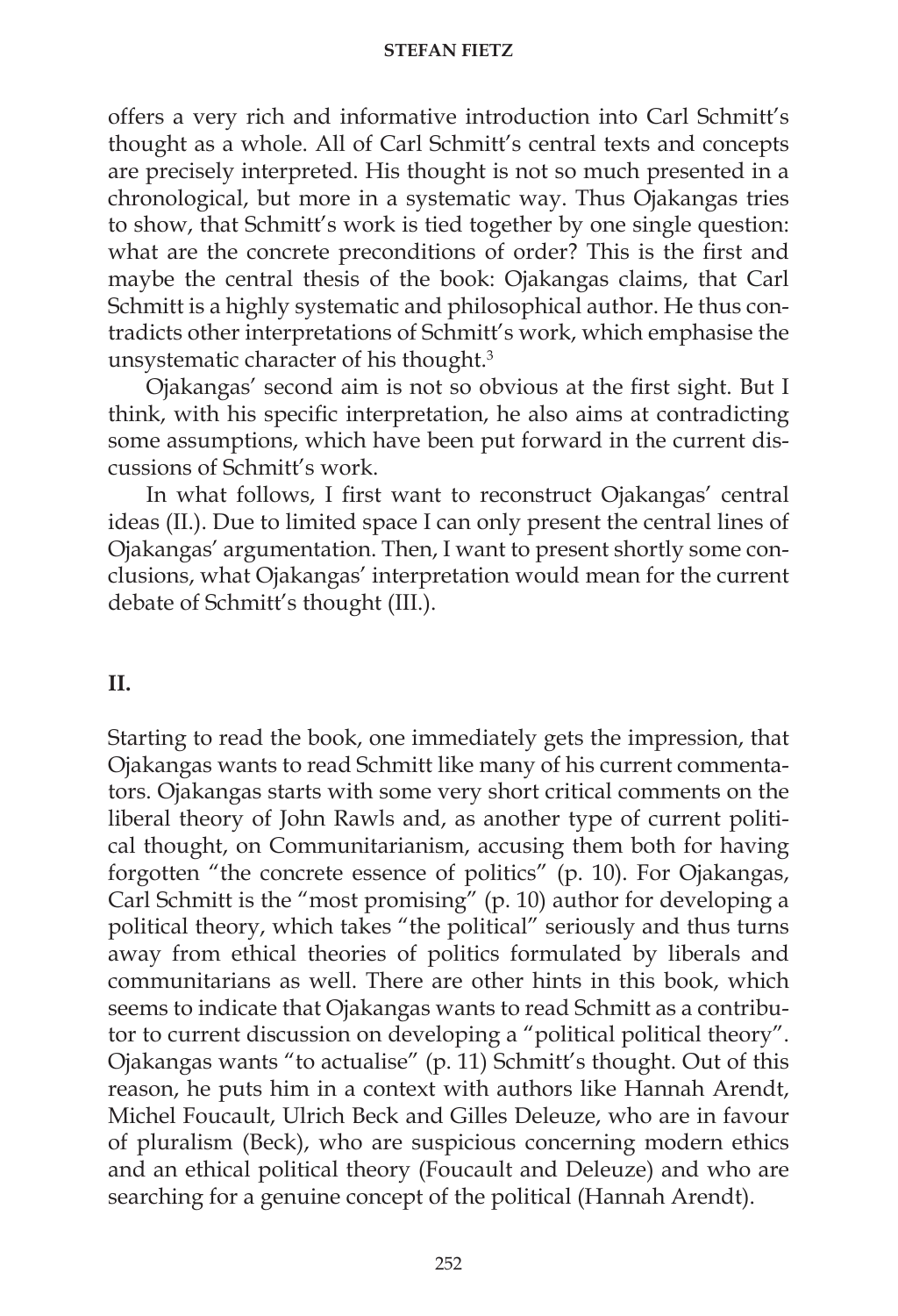But while continuing reading, one gets aware, that Ojakangas is not so much interested in an autonomous theory of "the political". For him, Schmitt's concept of the political must be seen in its close connection with his search for the concrete preconditions of order. Schmitt was of the opinion, that in modernity this question was totally neglected. So he thought it to be his task to inveigh against the modern worldview and to point out its shortcomings.

For this interpretation, Ojakangas applies Schmitt's method of the "sociology of concepts" to Schmitt's thought. Ojakangas is of the opinion, that all of Schmitt's central concepts like "sovereignty", "decision", "the political" or "land-appropriation" (pp. 151/152) are on the one hand "counter-concepts" against what Schmitt himself identified as the "metaphysical image" (p. 11) of modernity. On the other hand, all his concepts function as a kind of "ground concept", formulating the preconditions of order (p. 26). Carl Schmitt thus tries to analyse what lies at the heart of our modern political order and what is its ultimate and thus extreme precondition for coming into existence. Speaking metaphorically, Schmitt always tries to think on the extreme border of order (p. 26).

What is the metaphysical image of modernity, which has lead to a negligence of questions for preconditions of order? In the eyes of Schmitt, modernity is characterised by rationality, by technology and by absolute immanence. It seems, that the modern world runs automatically like a "self-propelling machine" (p. 24/25). Schmitt finds this kind of worldview especially expressed in the thought of Hans Kelsen, who searches for a science of law founded on a transcendental, highly abstract "basic norm" (p. 37). But the radical immanence of modern life also finds its expression in the practice of modern liberal democracy and its core institution, the parliament with its infinite debates and discussions (pp. 90/91). The problem of liberalism lies thus in the fact, that it is not aware of the concrete political institutions or actions, which alone are able to safe an political order's existence. In this sense, liberalism does not reflect and acknowledge its own preconditions. It does not transcendent itself.

Schmitt introduces several concepts in order to polemicize against this immanent worldview while searching for an even more concrete precondition of order. The first one is the concept of the sovereign, which is directed against Kelsen's "basic norm". For Schmitt, only the concrete instance or person of the sovereign can be the basis of a juridical or political order. (p. 39). The sovereign does not stand outside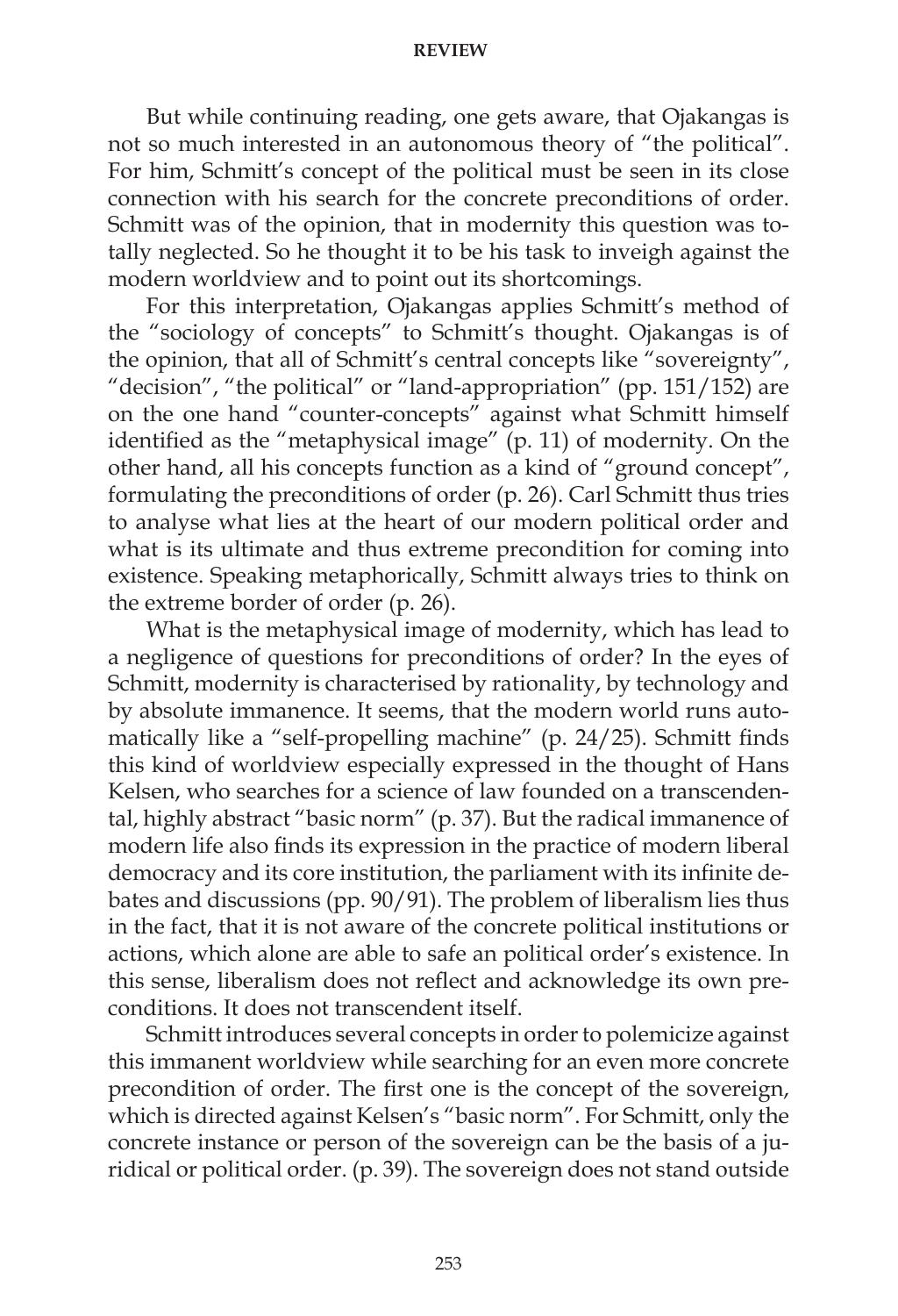#### **STEFAN FIETZ**

the order, but is placed on its very border and is thus the core and the precondition for order or disorder.

But in his search for concreteness, Schmitt goes even further. The concept of the sovereign is concretised in the concept of "decision": "Schmitt holds that every order rests thus on a decision: 'It is the decision that grounds both the norm and the order.' The decision (*Entscheidung*) is the 'absolute beginning', the 'first cause' and the 'ultimate origin', the *arkhe* of any political entity." (p. 40). And at the heart of "decision" lies the concept of the political with its precondition of identifying an enemy (p. 65). In Ojakangas' interpretation, Carl Schmitt's work seems to be motivated by the desire of finding and conceptualising an even more concrete condition of political order. Carl Schmitt takes several conceptual steps from "sovereignty" to "the political", in which every new conceptual step tries to concretise the former conceptual step. In this way every step brings us closer to the ultimate border, to the most extreme origin of order.

But what about the later work of Carl Schmitt, where the concept of the political does not stand in the centre anymore, but is replaced by the concept of "*nomos*"? Has the later Schmitt given up his search for concrete origins of order?

Ojakangas is of the opinion, that Schmitt's turn to the concept of "*nomos*" was again motivated by his search for concreteness. "In 1934 he [Carl Schmitt, SF] merely reached the conclusion that reflection which overemphasises the act of decision does not fulfil the precondition of concreteness in the philosophy of concrete life but, on the contrary, floats like the normativist norm, 'freely in the air'." (p. 115) Schmitt's theoretical turn is motivated by the self-critical insight, that his concept of decision and of the political was not concrete enough. In the end, it rather had at least some similarities with Kelsen's transcendental basic norm. A reformulation of Schmitt's theoretical project is necessary. The concrete condition of order must now be found in something different then in the decision and in the political. For Schmitt the *nomos* as "the totality of the conditions prevailing in a political, social and religious order" (p. 116) is the new term to conceptualise "the concrete". At the heart of the *nomos* lies the first act of land-appropriation (p. 117), which makes the division of land between men necessary, being thus the precondition of formulating a judgement (*Ur-teil*) (p. 119) and the development of laws (p. 118/119) on the one hand. On the other hand, the act of dividing land establishes a "concrete spatial order" (p. 117), which leads to a "localisation" (*Ortung*). According to Ojakangas, "localisation" (*Ortung*) also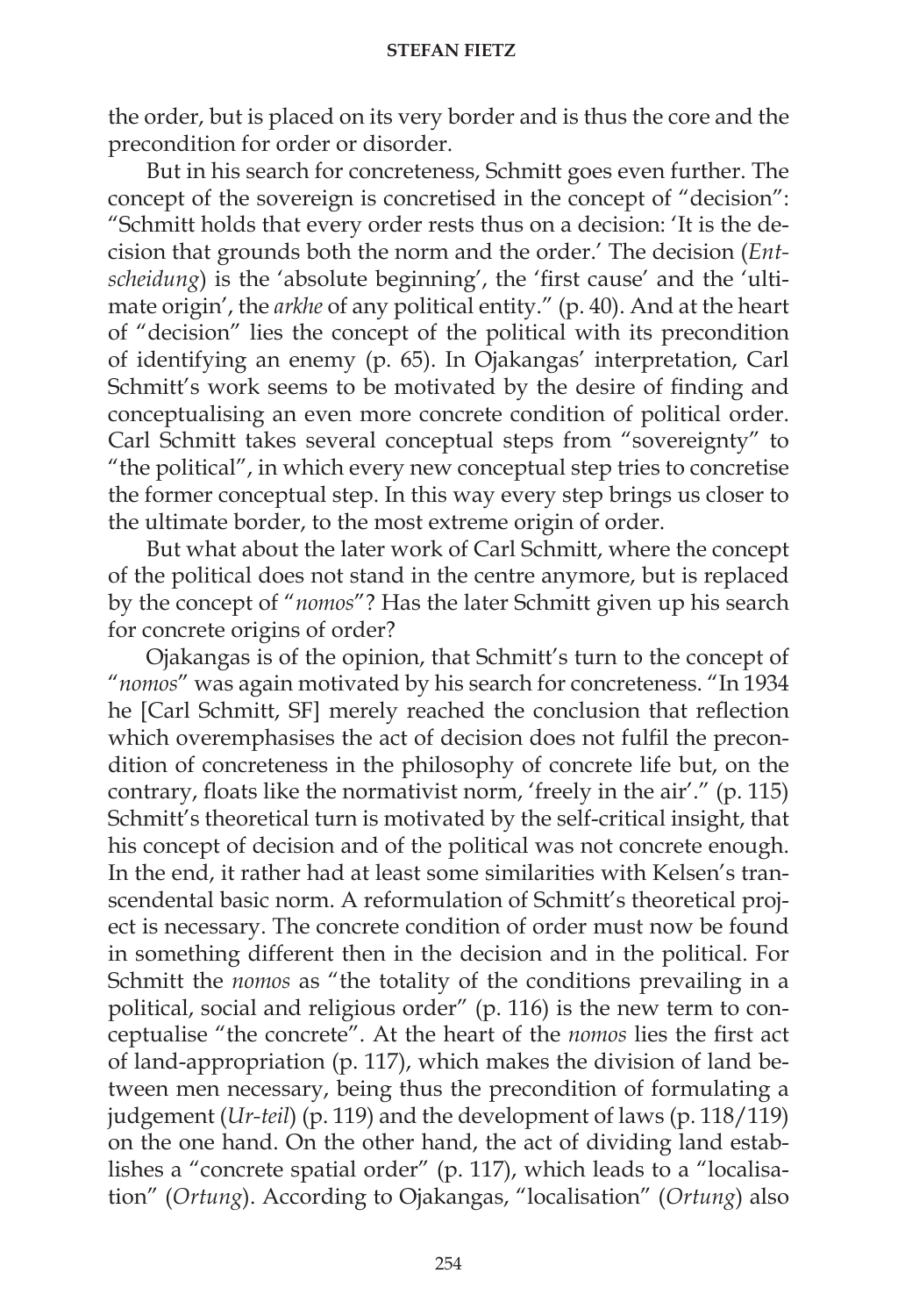implies "the possibility of orientation in the world" (p. 118). In other words it implies the possibility of developing moral norms, which define a kind of "standpoint" in the world and attitudes towards the world and other people.

Compared to his "decisionist" and "political" phase, however, Schmitt has obviously changed his idea of concreteness as a precondition of order. It does not so much rest on a rupture (p. 25) or on an event (p. 45) anymore. In the later work of Schmitt, concreteness finds its expression in "the concrete institutional order and its historical development." (p. 115). But is the concrete *nomos* anything different from the concrete moral and juridical *tradition* of a certain community then?

## **III.**

I do not want to discuss whether Ojakangas' interpretation of Schmitt's texts is always correct. I sometimes have some doubts, especially concerning his interpretation of *nomos* and other topics of Schmitt's later work. As far as I know, the later Schmitt is more engaged in analysing problems of war and politics. Ojakangas himself writes a little bit on these questions in his chapter on "The *Nomos* of the Earth" (pp. 127-134), but it is not always clear, what his explanations have to do with the topic of "concreteness" then.

In what follows, I would like to discuss what consequences Ojakangas' interpretation might have for the current left-wing discussions of Schmitt's thought. From my point of view, Ojakangas has written a very interesting and lucid criticism of this reception of Schmitt's thought which is best represented in the book *The Challenge of Carl Schmitt* edited by Chantal Mouffe in 1999. As mentioned above, this approach is characterised by the attempt to redefine the political and to conceptualise it with the help of Carl Schmitt. Ojakangas obviously takes his starting point from these discussions. But while following Schmitt's thought he gets aware, that Schmitt himself saw some difficulties in his own concept of the political. According to Ojakangas, Schmitt tried to overcome this problem by pointing at aspects like morality (implied in the concept *Ortung*) and its historical development. In other words: Schmitt pointed at aspects of political tradition and culture.

The reason for this development was, following Ojakangas, that "the political" was just not representable in a political order. For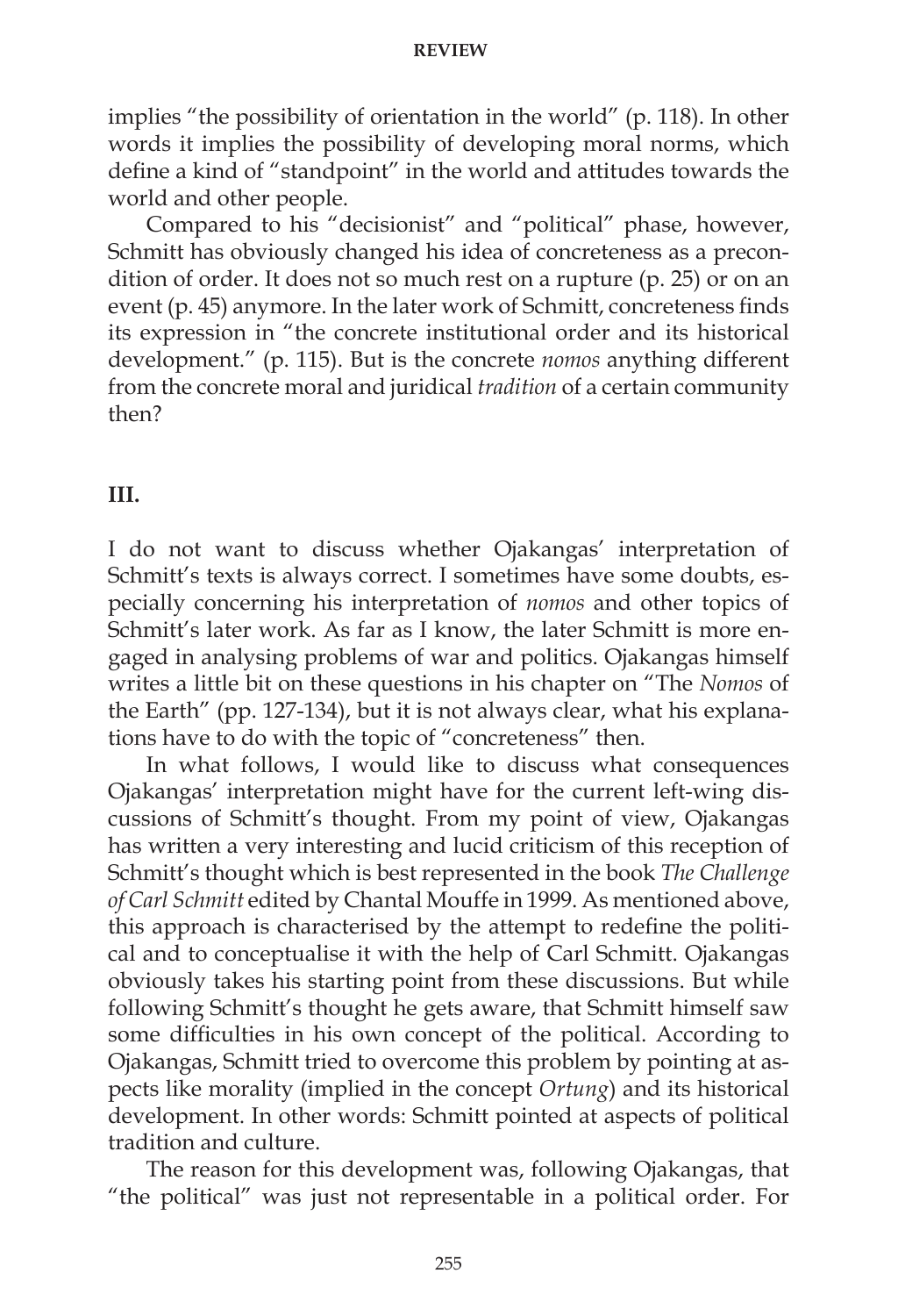#### **STEFAN FIETZ**

Schmitt himself, it floated freely in the air." (p. 115). According to Ojakangas, there were only two ways of making "the political" in its borderline existence on the edge of order present and concrete in political and juridical processes. The first possibility of representing "the political" were states of exception (*Ausnahmezustand*), war or killing: "Real killing reveals the concrete core of the political." (p. 71) However, following Ojakangas analyses, "killing itself [...] cannot be included in the sphere of the political. Killing at war is merely the ultimate borderline of politics, the extreme case. Just like the state of exception, war is a *borderline* concept [...]" (p. 71). That means that for Schmitt the attempt to represent "the political" through states of exception and war failed. It did not make "the political" in any case more concrete or visible. It did not make "the political" a factor in social life itself. The other possibility, which Ojakangas discusses, is a kind of *symbolic* representation of the "political" in its borderline existence, where "the political" gets present in dramas on theatre, in tragedies (pp. 72-77), in social myths (pp. 103-108) or in specific institutions (pp. 103-108). But trying to represent "the political" symbolically in social myths means nothing else then making it present in cultural memory and *tradition*. The consequences of this interpretation would be, that the later Schmitt either got aware that "the political" can only be a kind of social construct, which might exist in the cultural imagination of certain communities, but is not a concrete form of action. Or he came to the opinion, that "the political" as a concrete form of action needed to be integrated in the political culture and tradition, in the *nomos* of a certain community.

But if this interpretation is correct, then all the current attempts of introducing Carl Schmitt as someone, who brings "the political" in its purity back into political theory, would be at least questionable. On the one hand, Carl Schmitt tries to conceptualise "the political". But on the other hand he sees the problems of conceptualising (p. 152) and representing it and argues for an ethical or pre-political basis for "the political" or at least for a kind of mythological representation of it in the cultural memory of a society. Maybe, Carl Schmitt was even one step ahead of some of his current interpreters. In her introduction of the book on Carl Schmitt edited in 1999, Chantal Mouffe writes, that Schmitt's theory of the political and political antagonism would need an addition, namely the idea of a "common symbolic ground" existing between political rivals. In Ojakangas' interpretation, the later Carl Schmitt has not only seen this need for a "symbolic ground", he had already formulated some ideas, wherein this "symbolic ground"